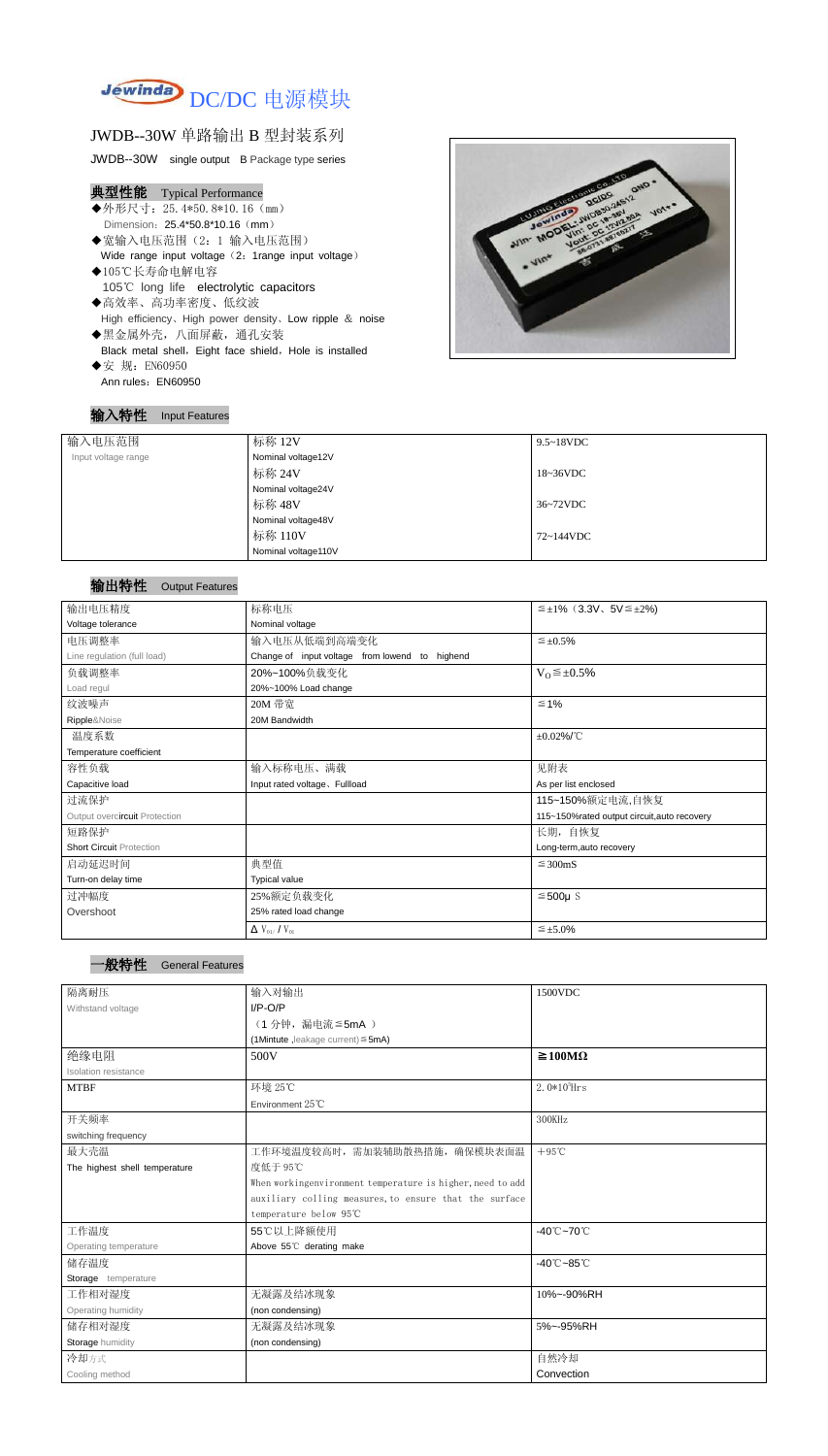

# 命名方式 Naming Rules JWDB 30 -12 S 5 W



## 产品选型 Product selection

| 产<br>型<br>号<br>品 | 输入电压范围        | 输出电压           | 输出电流           | 纹波噪声         | 效率         |
|------------------|---------------|----------------|----------------|--------------|------------|
|                  | Input voltage | Output voltage | Output current | <b>R</b> & N |            |
| Model No.        | $V_{in}$      | V <sub>O</sub> | $I_{\Omega}$   | $V$ (p-P)mV  | Efficiency |
| JWDB30-12S5      |               | 5V             | 6.00A          | 100          | 83%        |
| JWDB30-12S12     | $9.5 - 18V$   | 12V            | 2.50A          | 120          | 87%        |
| JWDB30-12S15     |               | 15V            | 2.00A          | 150          | 88%        |
| JWDB30-12S24     |               | 24V            | 1.25A          | 200          | 88%        |
| JWDB30-24S5      |               | 5V             | 6.00A          | 100          | 84%        |
| JWDB30-24S12     |               | 12V            | 2.50A          | 120          | 87%        |
| JWDB30-24S15     | $18 - 36V$    | 15V            | 2.00A          | 150          | 88%        |
| JWDB30-24S24     |               | 24V            | 1.25A          | 200          | 88%        |
| JWDB30-48S5      |               | 5V             | 6.00A          | 100          | 85%        |
| JWDB30-48S12     |               | 12V            | 2.50A          | 120          | 87%        |
| JWDB30-48S15     | $36 - 72V$    | 15V            | 2.00A          | 150          | 885        |
| JWDB30-4824      |               | 24V            | 1.25A          | 200          | 88%        |
| JWDB30-110S5     |               | 5V             | 6.00A          | 100          | 85%        |
| JWDB30-110S12    |               | 12V            | 2.50A          | 120          | 87%        |
| JWDB30-110S15    | $72 - 144V$   | 15V            | 2.00A          | 150          | 88%        |
| JWDB30-11024     |               | 24V            | 1.25A          | 200          | 88%        |

注:因篇幅有限,以上只是部分产品列表,若需列表以外产品,请与本公司销售部联系。 输出纹波噪声(峰-峰值)的测量,请参照模块测试说明中介绍的方法进行。

Note:Due to space limitations ,the above list is only for some products, If other than a list of products, please contact the Company's sales department. Output ripple noise measurement (peak - peak), please refer to the module test notes method is introduced.





单位: mm(inch)



| Vout:5V         |             | Vout: $12V$ , $15V$ |              | Vout:24V        |                |
|-----------------|-------------|---------------------|--------------|-----------------|----------------|
| 推荐值             | 最大值         | 推荐值                 | 最大值          | 推荐值             | 最大值            |
| Recommendations | Maximum     | Recommendations     | Maximum      | Recommendations | <b>Maximum</b> |
| $1000\mu F$     | $4700\mu F$ | $1000\mu F$         | $2200 \mu F$ | $100\mu F$      | $470 \mu F$    |

| .<br>$V1n+$ | /1n- | VO | ו ו<br>. |  |
|-------------|------|----|----------|--|